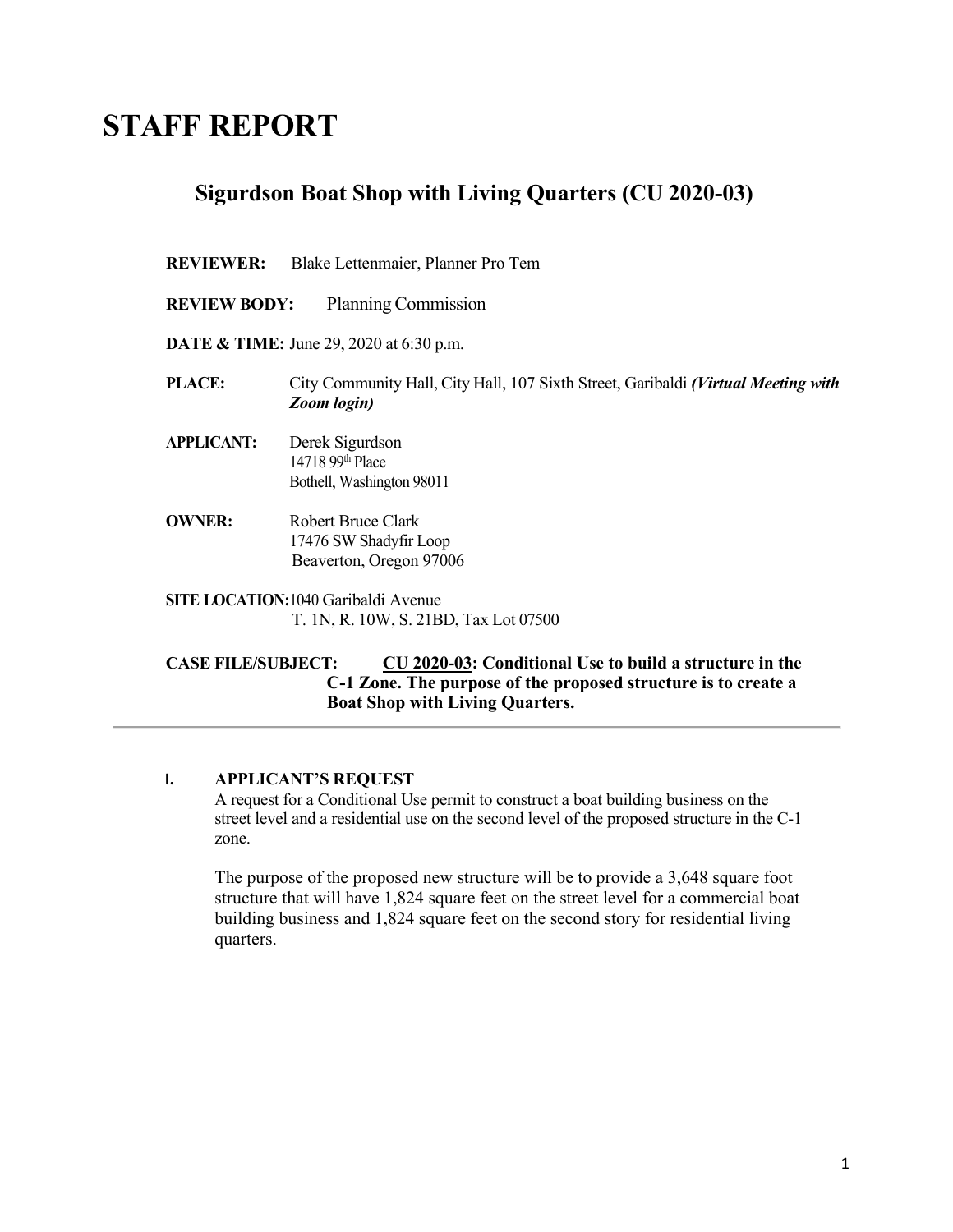#### **II. BACKGROUND**

The lot used to have a diner located on it until it was tore down. Since then it has remained a vacant lot.

#### **III. APPLICABLE REGULATIONS**

The substantive criteria under review for this request are specified in Garibaldi Municipal Code (GMC) Chapter 18.25; Commercial Zone (C-1), Chapter 18.185; Conditional Uses and the Garibaldi Comprehensive Plan.

## **IV. STAFF RECOMMENDATION**

Staff prepared the following report based on the proposed structure and applicable regulations, as detailed below.

Staff finds that an interpretation of the GMC needs to be made as to whether or not the proposed use (boat building shop portion) is consistent with that of conditional uses permitted in the GMC, specifically;

18.25.030 Conditional uses permitted.

In a C-1 zone, the following conditional uses and accessory uses are permitted, subject to the requirements of GMC 18.25.040 and Chapter 18.185 GMC:

A. Boat dealers...

B. Cabinet or woodworking shops, …contractor storage, repair or sales shops.

D. Tire retreading, welding or machine shops.

Staff finds the proposed use implicitly falling into the conditional uses permitted in the GMC. As stated in the application, items B and D conditionally permitted uses match the use being proposed coupled with the conditionally permitted use A above. Staff is recommending the Planning Commission makes the determination of approving or not approving this application (CU 2020-03). Should the planning commission approve this application, staff recommends conditions of approval as found on page 8 of this staff report.

### **V. SECTION 18.25 APPROVAL CRITERIA, STATEMENT OF FACT/FINDINGS AND CONCLUSIONS**

The following is a list of the approval criteria applicable to the request. According to Chapter 18.25.030 of the City of Garibaldi Municipal Code a Boat Building Shop proposed in the C-1 zone must be evaluated against the applicable approval criteria (GMC 18.185 and GMC 18.25.040). Each criterion is followed by findings or justification statements.

# **APPROVAL CRITERION 1.**

*In a C-1 zone, the following conditional uses and accessory uses are permitted, subject to the requirements of GMC 18.25.040 and Chapter 18.185 GMC:*

*A. …boat dealers...*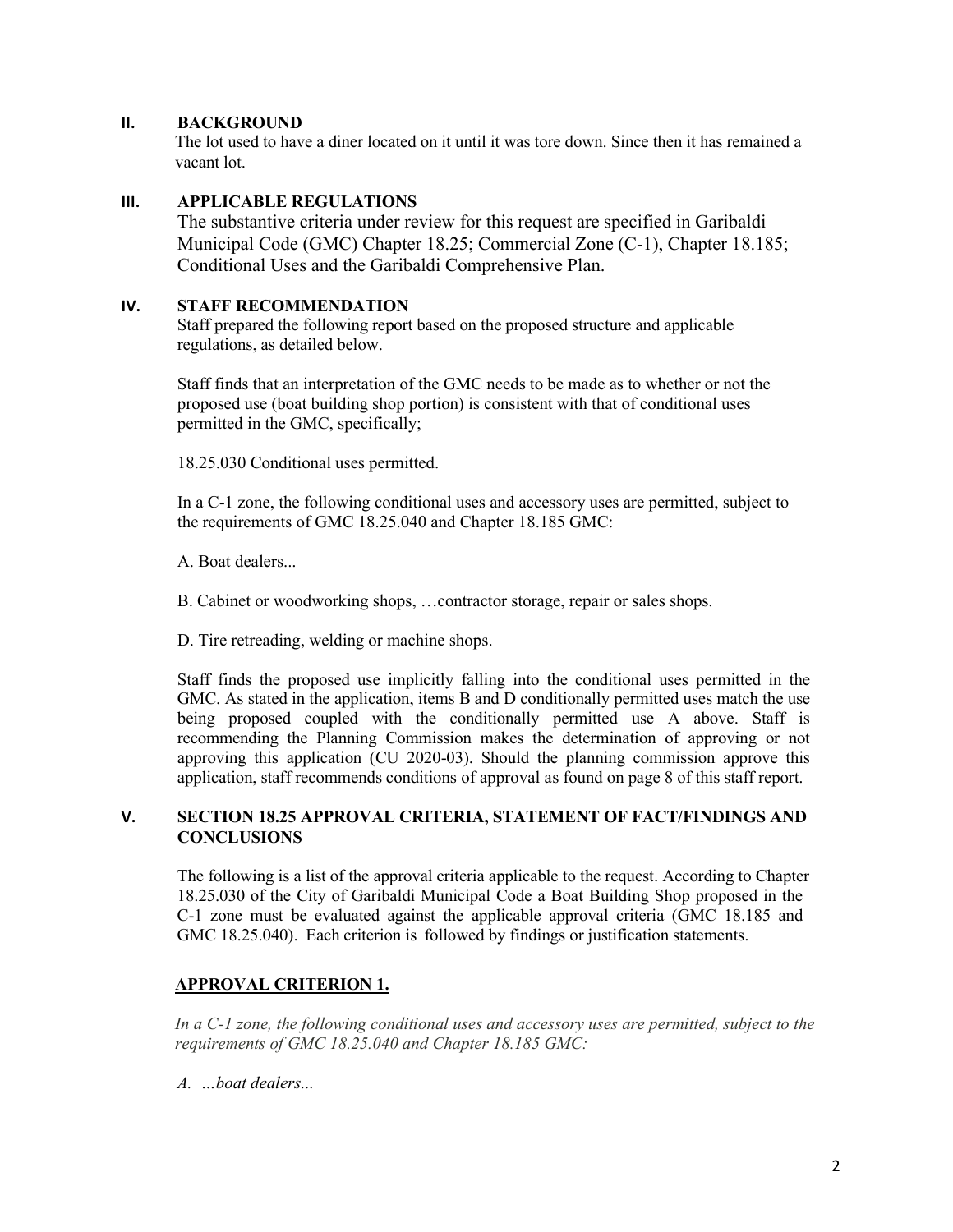*B. Cabinet or woodworking shops, …contractor storage, repair or sales shops.*

*D. Tire retreading, welding or machine shops.*

#### **STATEMENTS OF FACT AND FINDINGS:**

Items A, B and D above are assumed to be the most analogist terms in the GMC for the proposed structure and its commercial use. The proposed new structure will be a 3,648 square foot structure that will have 1,824 square feet on the street level for a commercial boat building business and 1,824 square feet on the second story for residential living quarters.

**CONCLUSION:** As proposed, items A, B and D above combined represent the proposed use and this criterion is implicitly satisfied.

#### **APPROVAL CRITERION 2.**

*18.25.040 Standards.*

*In a C-1 zone, the following standards shall apply:*

*A. Minimum lot size: none.*

*B. Yards and Setbacks. For residential uses, the requirements shall be the same as in the R-1 zone. The minimum yard depth for portions of the property abutting a residential zone will be 15 feet. The Uniform Fire Protection Code shall govern adjacent commercial uses. The minimum setback requirements for commercial structures shall be established by applicable building codes.*

*C. Building Height. Maximum building height shall be 30 feet. Maximum building height allowed outright shall be 30 feet. Any building exceeding 30 feet in height shall be reviewed following the standards and procedures for conditional uses under Chapter 18.185 GMC.*

#### **STATEMENTS OF FACT AND FINDINGS:**

The provisions A through C are met as stated and shown in the application noting the Uniform Fire Code will be applied during the building permit process should the Planning Commission approve this application. The proposed structure complies with the lot sizes and setbacks as shown on the site plan. The building height is 30'-0" as stated in the application.

**CONCLUSION:** As proposed, these criteria are adequately satisfied noting the Uniform Fire Code will be applied during the building permit process should the Planning Commission approve this application.

#### **APPROVAL CRITERION 3.**

*Continuation of 18.25.040 Standards.*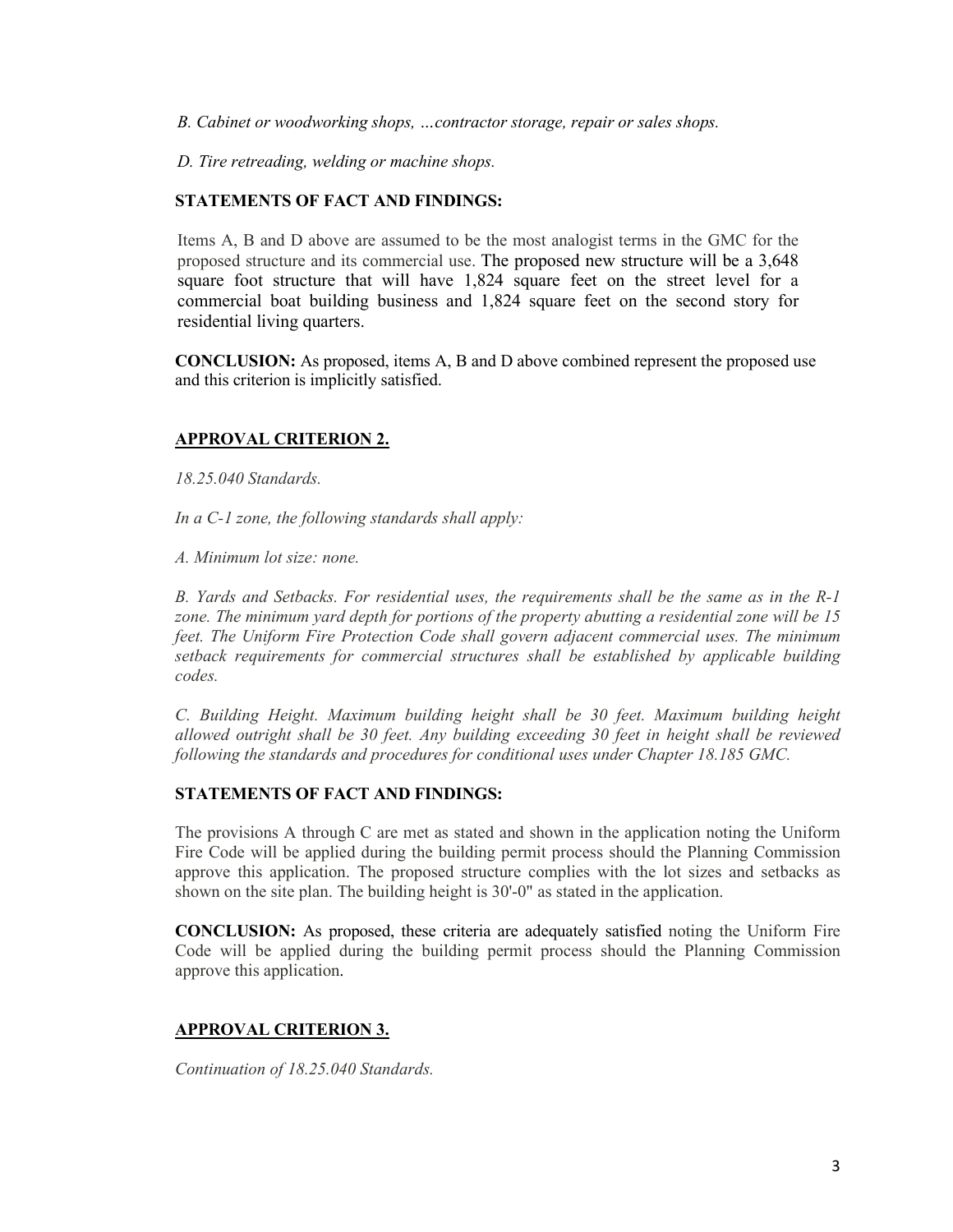*D. Outdoor sales and service areas not requiring conditional use approval shall be approved by the planning commission. Such areas shall not exceed 400 square feet. The planning commission may require that such areas be enclosed by fencing or landscaping where appropriate.*

# **STATEMENTS OF FACT AND FINDINGS:**

This criterion is not applicable.

**CONCLUSION:** As proposed, this criterion is not applicable.

# **APPROVAL CRITERION 4.**

*Continuation of 18.25.040 Standards.*

*E. All uses shall meet the parking and sign requirements of this title.*

# **STATEMENTS OF FACT AND FINDINGS:**

*According to Table 18.125.030 – Minimum Required Parking by Use – two parking spaces are required for a single-family dwelling and one parking space is required for Retail Sales and Service (1,824 SF) for a total of three spaces. The applicant has proposed four parking spaces. No on-street parking is proposed. No sign is proposed.*

**CONCLUSION:** As proposed, this criterion is adequately satisfied.

# **APPROVAL CRITERION 5.**

*Continuation of 18.25.040 Standards.*

*F. The minimum lot size for a triplex shall be 10,000 square feet. The minimum lot size for multifamily dwellings (four dwelling units or more) shall be 10,000 for the first three units and 1,500 for each unit thereafter. The planning commission may allow up to 50 percent additional dwelling units (up to 39 dwelling units per acre) for senior citizen or adult disabled housing.*

*G. There shall be no minimum yard requirements for housing developments in the C-1 zone. Senior citizens and/or adult disabled housing shall provide a minimum of 10 percent of the lot area in maintained landscaping. Family-oriented housing developments shall provide a minimum of 20 percent of the lot area in maintained landscaping. In addition, such developments shall provide a fenced playground which, in the view of the planning commission, is capable of serving the number of projected children. [Ord. 321 §§ 11 – 14, 2014; Ord. 290 § 3(3.030(3)), 2006.]*

# **STATEMENTS OF FACT AND FINDINGS:**

These criteria are not applicable.

**CONCLUSION:** As proposed, these criteria are not applicable.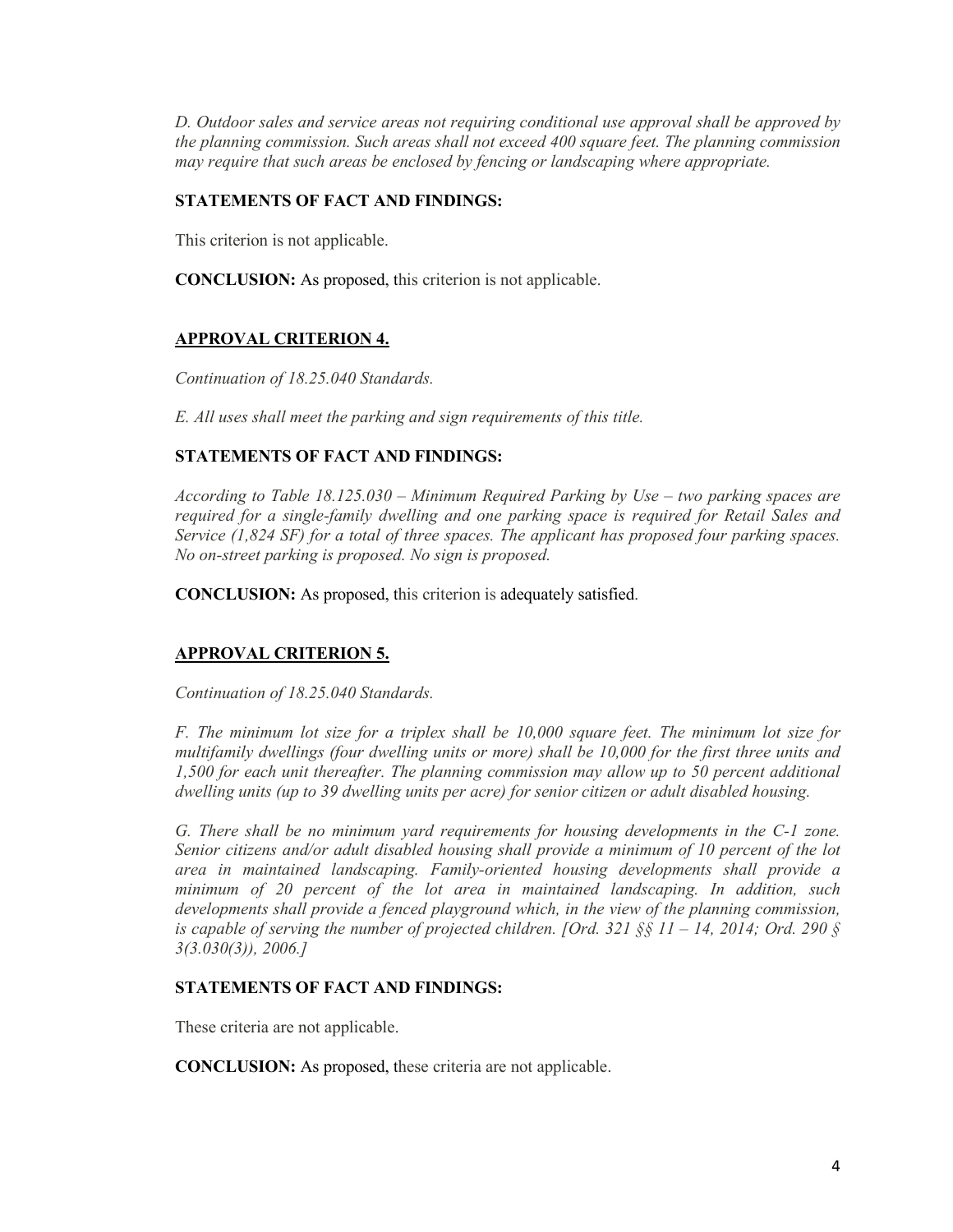# **APPROVAL CRITERION 6.**

*18. 185.020 Conditional use review criteria.*

*Before a conditional use is approved, findings will be made that the use will comply with the following standards:*

*A. The proposed use is consistent with the policies of the comprehensive plan.*

CITIZEN INVOLVEMENT: The conditional use process notifies property owners within 200 feet of the project property and publishes a public notice in the local newspaper, both advising of a public hearing and citizen involvement.

COMMUNITY DEVELOPMENT PATTERN: The proposed project is a commercial land use located in a commercial zone. Mixed use in the commercial zone is consistent with the plan.

AIR AND WATER QUALITY POLICIES: The proposed project does not knowingly adversely impact air and water quality. Staff recommends the applicant address any such adverse impacts of the boat building process, i.e., grinding, welding, painting, etc. and provide appropriate mitigation measures.

RECREATION & OPEN SPACE RESOURCES: Not applicable.

HOUSING: The proposed project does add one living quarter to the housing goal.

HAZARDS: Not applicable.

ENERGY: The proposed project does not significantly impact energy policies.

URBAN GROWTH BOUNDARY: Not applicable

PUBLIC FACILITIES: 9. The existing drainage culvert shall be removed, and a new drainage system designed by a licensed and registered engineer in the State of Oregon.

TRANSPORTATION: The proposed project land use does not negatively impact existing or planned transportation facilities. Staff recommends no on-street parking.

COASTAL SHORELANDS: Not applicable

ECONOMY: The proposed project will supply construction work and aid in boosting the local economy during operations.

Items B through H from application

*B. How are the location, size, design and operating characteristics of the proposed use going to let it have a minimal impact on surrounding properties.*

The main potential operating impact to the surrounding properties would be sound pollution from grinding and welding of metal. It is anticipated that approximately 15% of the operating time of the business will include these activities. The amount of sound from this work can reach approximately 100dB inside the building. To minimize the impact to surrounding properties the building will be built with insulated panels that reduce the outside sound by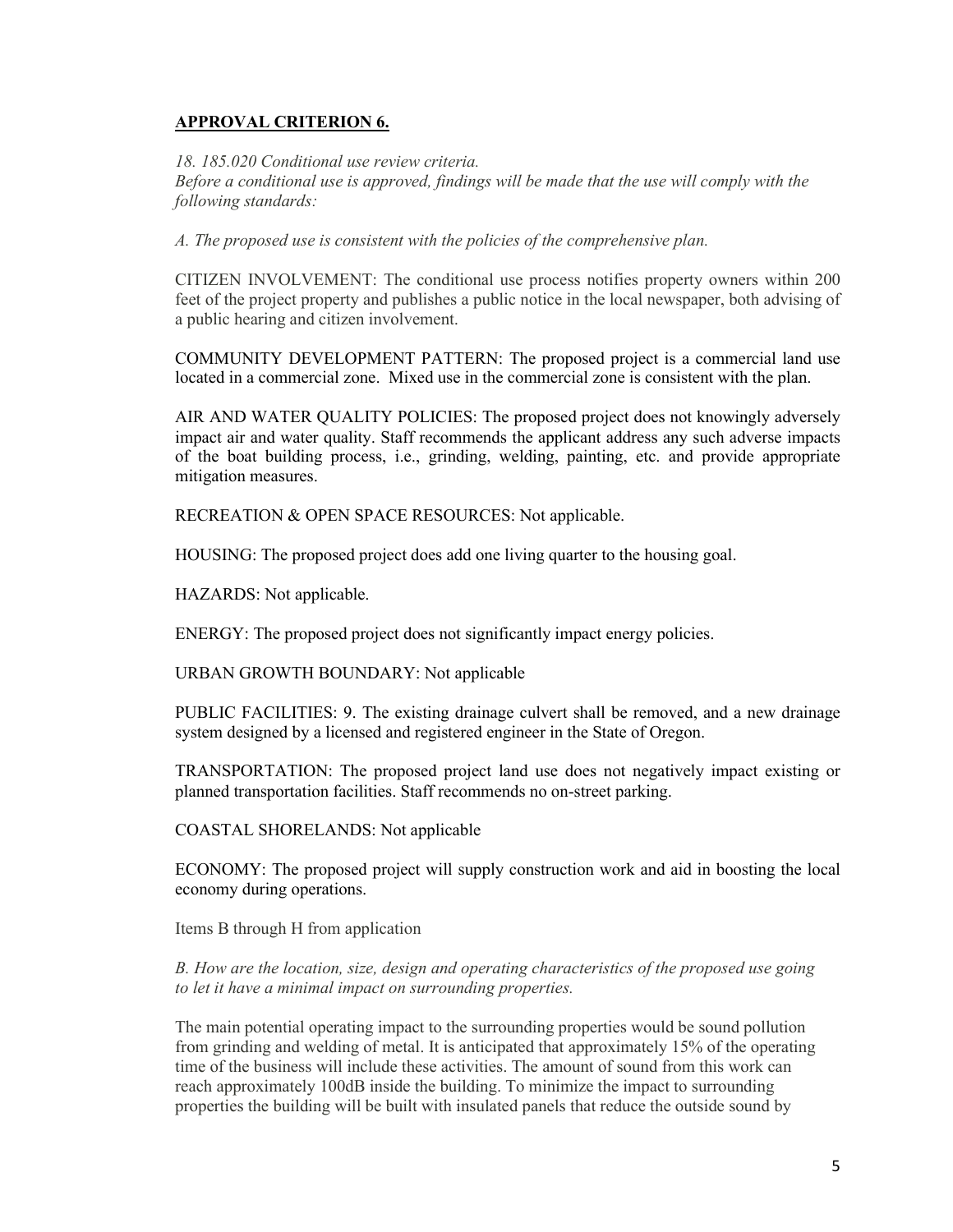approximately 36 dBs. 60 dBs is similar to that of a normal conversation. In comparison 90 dBs is similar to the sound of a lawn mower.

An additional impact would be the delivery of supplies to the shop. Because it's anticipated that only 2-3 boats will be produced per year this impact will be very minimal. It's expected that once every 3-4 months there would be a large delivery of materials. The building is being built to have an overhead door facing 10th Street so that deliveries can be made without impacting traffic on highway 101. The overhead door height and length of the building will allow deliveries to be made without much impact to traffic on 10th.

# C. *How does the likely increase in traffic from your proposed use compare with the increase that would happen from a normal {"permitted") use of the property?*

The increase in traffic as a result of this conditional use would be significantly less than the increase in traffic as a result of permitted use since it will be used for boat building as opposed to retail. The building will be built with large windows on the highway 101 side to invite people to walk by and observe the building process. This may increase the pedestrian traffic on the sidewalk along highway 101 slightly. One to two employees or contractors may work at the location. This traffic increase is insignificant.

*D. Do the adjacent streets have the capacity to accommodate the extra traffic you use is going to generate? How do you know this?*

Yes, from observation the amount of traffic on 10th is very minimal and other than the deliveries mentioned before there will be a very small increase in vehicle traffic.

*E. Are public facilities and services--water, sewer, fire and power--adequate to accommodate you proposed use? Why?*

Yes, the use of utilities will be similar to that of a single family residential unit. Power use may be slightly above average from welding but not significantly.

*F. How are the physical characteristics of the property--topography, soils, and the like- appropriate for the use you are proposing?*

The property is flat providing a good foundation for a larger building that can accommodate both a living quarters and a boat shop. The soil has not been analyzed, but based on previous use as a restaurant and nearby similar buildings it is expected that the soil will be adequate with minimal work to support the building.

#### *G. How to you know there's enough room on the site to accommodate your proposed use?*

A preliminary site plan has been developed that locates a 48'x76' by 30' tall building with15' set back from the residential property on the east and 5' setup backs from the commercial property on the north. A 48'x76' building is long and wide enough to provide sufficient space for building the size of boats that are expected to be built, while also including space for approximately 1800 sq ft of living.

*H. Do you have adequate access points , on-site drives, parking areas, loading areas, storage facilities, setbacks, buffers, utilities and/or other facilities as required either by your use of City ordinances?*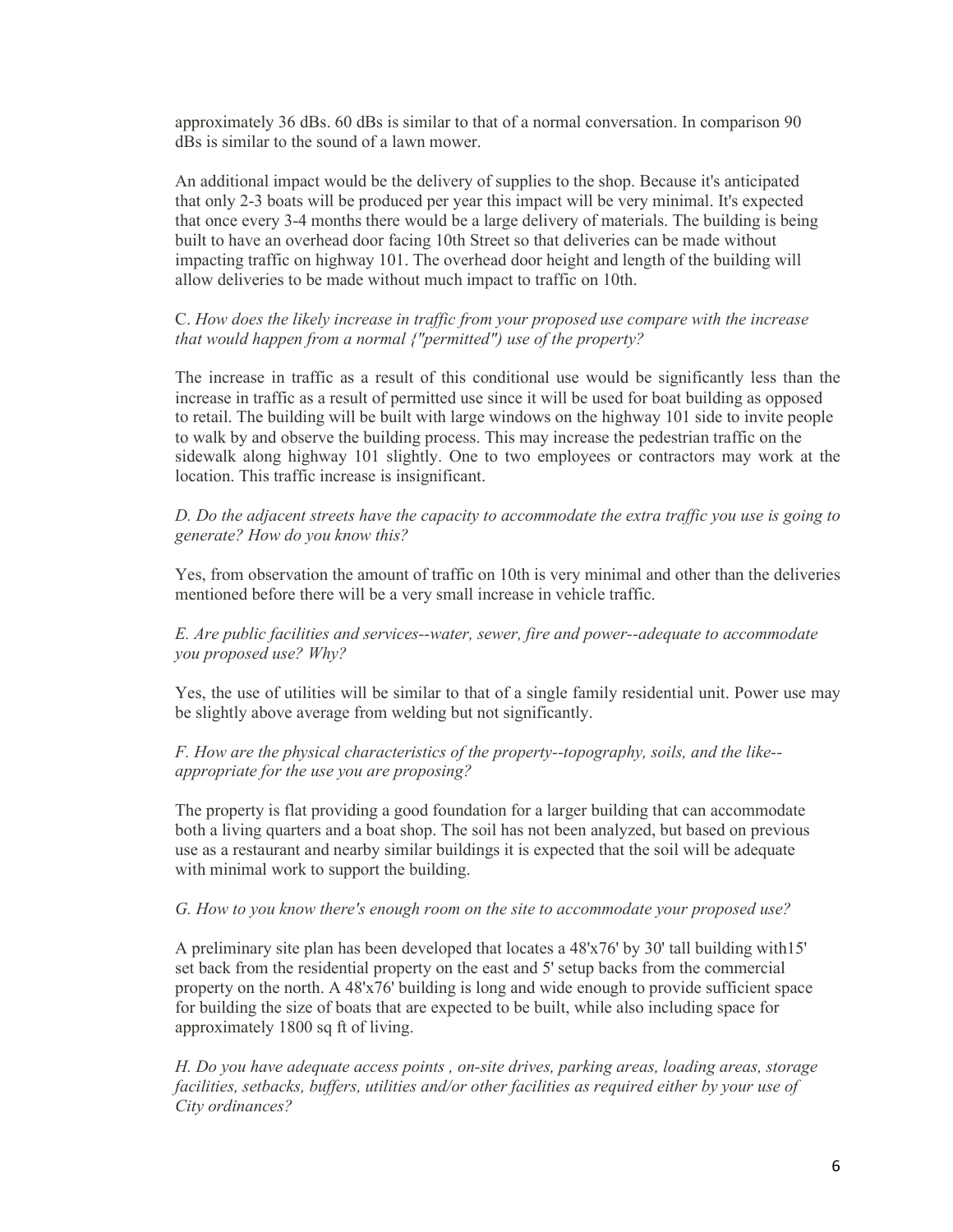Yes, 15' setback from residential and 5' setbacks from commercial. The overhead door and driveway on 10th will accommodate deliveries with minimal impact to traffic. The south side of the building will provide sufficient parking for employees (2 spots). Additional parking is available under the east side overhang (2 spots). Note: See email amendment to the application on bearings.

#### **VI. STAFF SUMMARY AND CONCLUSION**

The Planning Commission should carefully consider the request including the application materials, written testimony on record, and testimony presented at the public hearing. After considering the application materials and testimony as it relates to the applicable criteria, the Planning Commission will need to make a decision on the request.

If the Planning Commission determines that the proposal meets the applicable standards of the Garibaldi Municipal Code pertaining to conditional uses, Commercial Zone standards and criteria, parking standards, and other applicable criteria, it can move to approve the request. A motion to approve the request can rely on those responses/proposed findings offered in the application materials to support the decision.

If necessary, the Planning Commission can continue the public hearing in order to obtain additional information to facilitate a decision on the matter. If the hearing is continued, the public hearing should be given a date, time and place certain to avoid the need for additional public hearing notice.

A decision to approve or deny the request will be subject to a 10-day appeal period that will begin after written findings and a Final Order to support the decision have been signed by the Acting Planning Commission Chair.

#### **STAFF RECOMMENDATION**

Staff has reviewed the application materials and believes that the application demonstrates that the proposal is in conformance with the substantive criteria pertinent to the request should the proposed conditions of approval be executed. The Planning Commission can make a motion that application be approved, with reliance on the applicant's submitted materials, written narrative responses to the criteria, staff's findings and the proposed conditions of approval to support a determination that the applicable criteria have been met.

A motion to deny the request should set forth the general facts and rationale for the decision and direct staff to prepare the final order for the decision.

Staff recommends that a Planning Commission member MOVE to approve or not approve the application by Dirk Sigurdson, for Case File #CU-2020-03, to authorize or not authorize a conditional use permit to construct a Boat Manufacturing Shop with Living Quarters, based on the information in the application, as presented within the staff report, subject to recommended conditions of approval in herein should the planning commission MOVE to approve, and, if approved, direct staff to prepare a final order for this approval to be signed by the Acting Planning Commission Chair.

#### **VII. RECOMMENDED CONDITIONS OF APPROVAL**